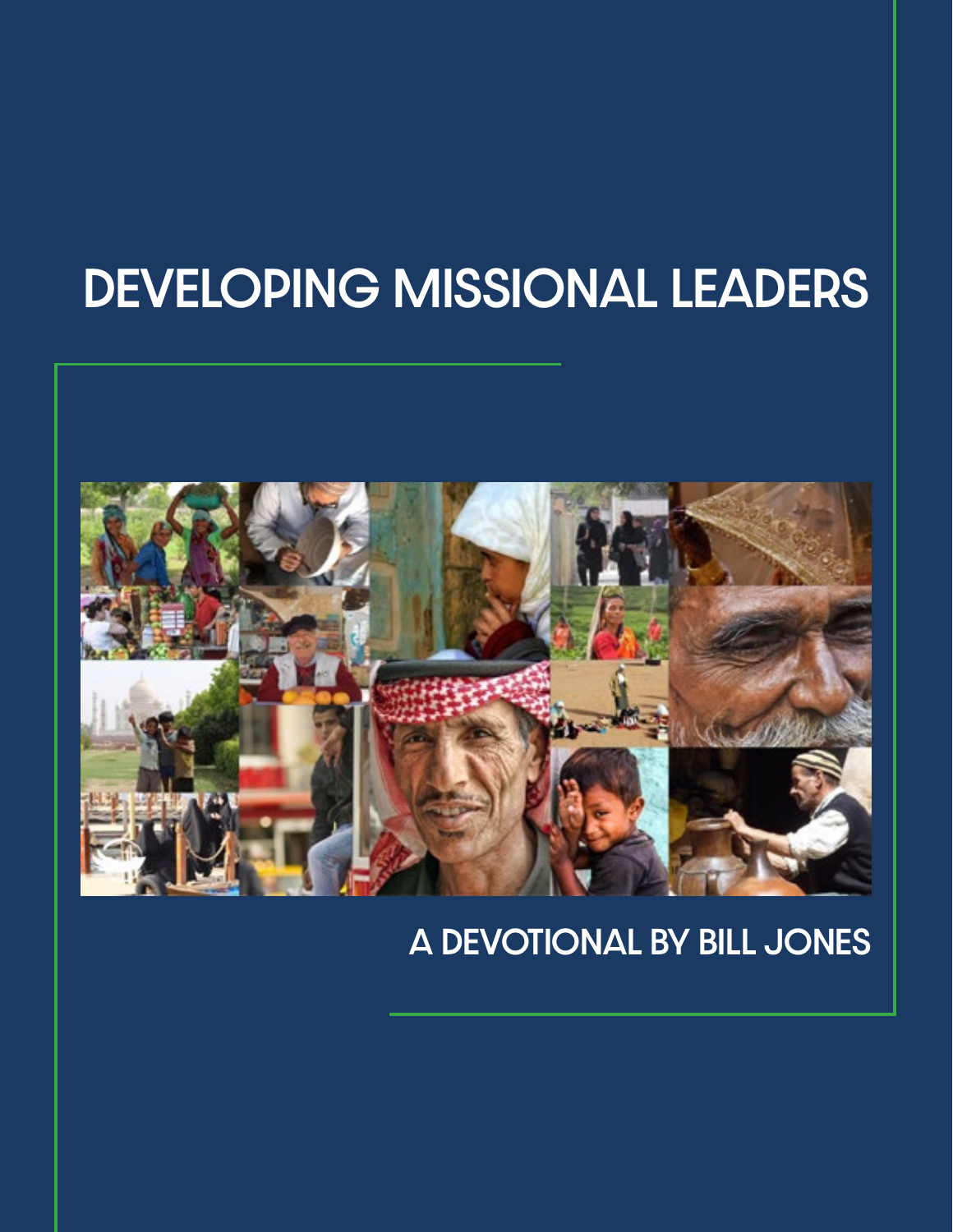## DEVELOPING MISSIONAL LEADERS A DEVOTIONAL BY BILL JONES

Scripture provides clear direction for Christ's followers to help others move up the stair steps of spiritual maturity. The first step, evangelizing (Col 4:2- 6), moves a person from an outsider to a genuine follower of Christ. The next step, establishing (2:7), focuses primarily on helping the new believer grow in his walk with Christ. The third step, equipping (Eph 4:11-13), trains maturing believers for ministry to others. The final step, extending (Ps 67:1-2; Rm 10:14-15), mobilizes Christians as goers or senders to reach the hundreds of millions of people without access to the Gospel. Mark 3:14 touches on these last two steps by highlighting three critical actions necessary to make the name of Christ famous among the nations.

selection. Luke 6:12-13 notes that before Jesus selected His team, He spent the entire previous night in prayer. Further, when He chose His team, Jesus did not choose strangers. He had met five of them through John the Baptist about a year earlier (Jn 1:35-51). He even went on a ministry trip with four of them (Mk 1:13-14) before selecting them. Note, too, that from His many disciples (2:15), He only selected twelve. Having a small number allowed for personalized training. Similarly, as the Church equips future missional leaders, we must follow Christ's example by covering the selection in prayer, choosing only those whom we know well, and limiting the training to a small number in order to maximize the impact.

The first critical action, "He also appointed The second necessary action, "to 12," emphasizes the importance of wise be with Him," focuses on Jesus'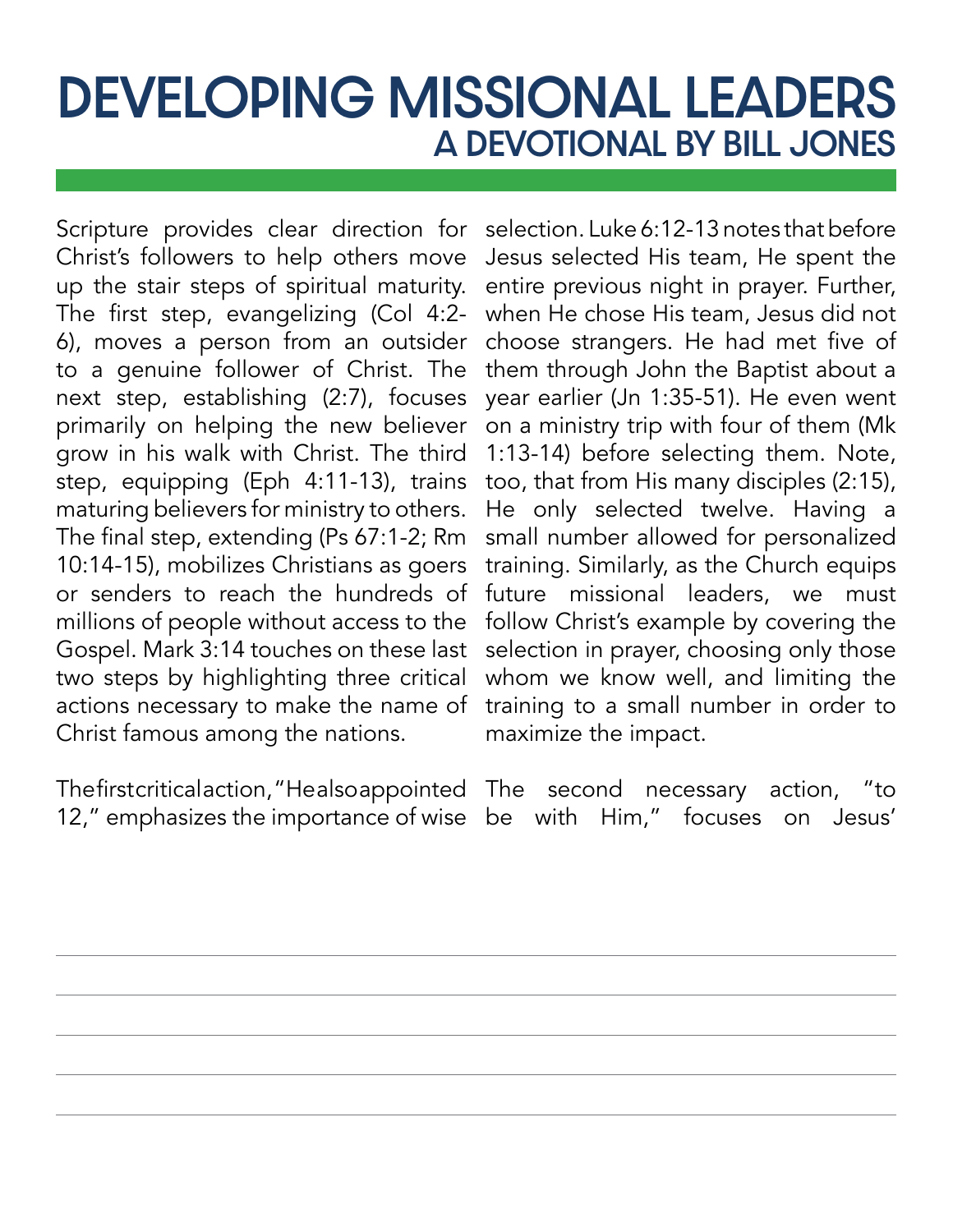preferred method of preparation. They experienced on-the-job training. They watched the Lord as He ministered in public and listened as He debriefed them in private (4:10). Later, as His team developed, Jesus sent them out to practice ministry two by two (6:7,12). Likewise, we must realize that no better training method exists than involving future world-changers in ministry with us: no contact, no impact.

The final action, "to send them out to preach," stresses Jesus' ultimate goal, the mobilization of effective workers who could reach the nations with the message of the Gospel. Throughout His ministry, Christ demonstrated God's love not only for the Jews, but also for the Samaritans (Jn 4) as well as the Gentiles (Mk 7:24-30). Later, as this vision of God's heart for all peoples grew into a

sense of urgency, the Twelve traveled to the ends of the earth proclaiming God's love and forgiveness. For the missional leaders we train, we also must continually emphasize God's love for every tongue, tribe, and nation by involving them in cross-cultural ministry.

Declaring God's glory among all peoples will require the mobilization of large numbers of believers firmly established in their walk with Christ and effectively equipped for their work as His colaborers. By wisely selecting, properly training, and strategically launching missional laborers, the Church can fulfill the task of taking the gospel to all the nations of the world.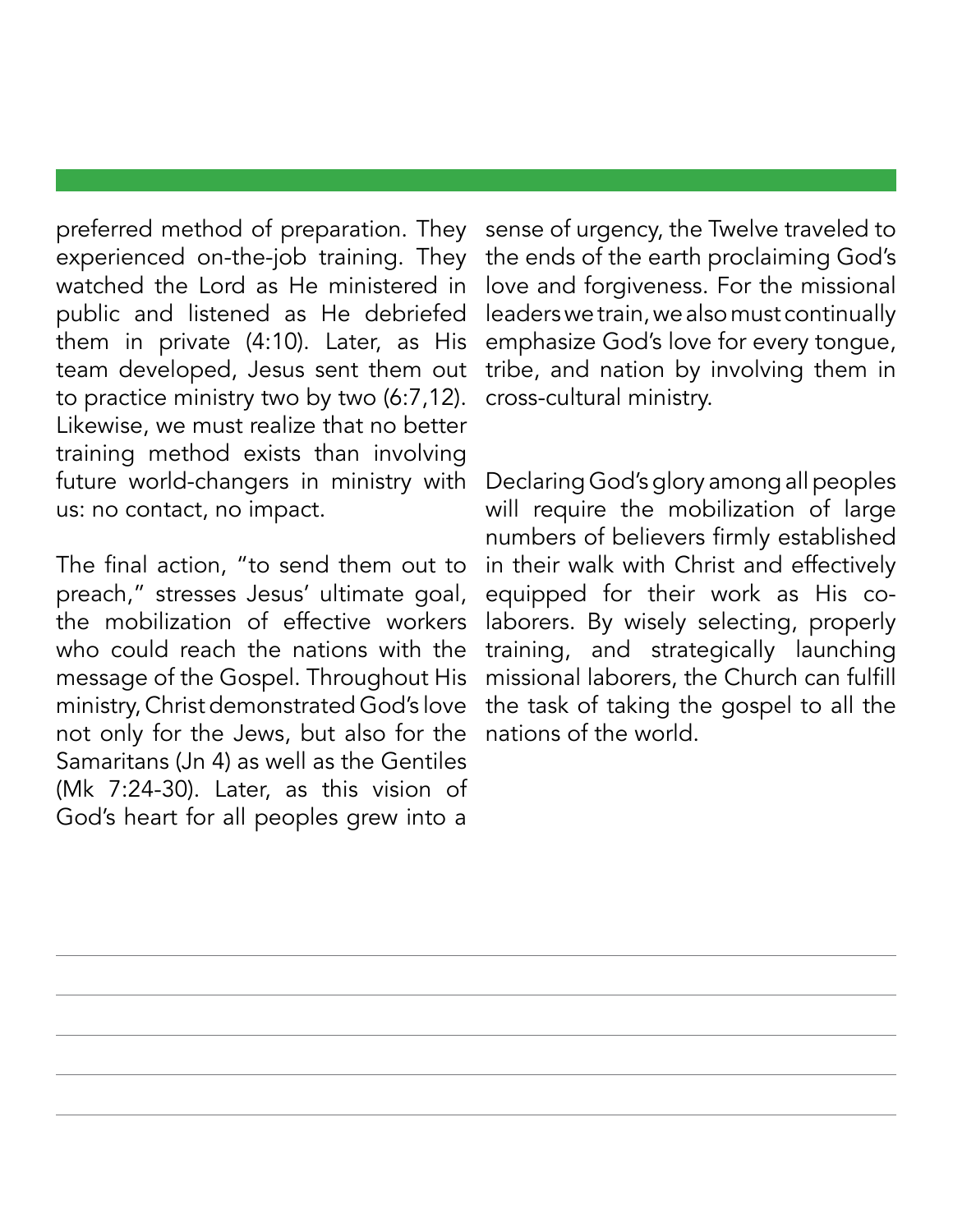#### [WWW.CROSSOVER.GLOBAL/MMCBOOK](http://www.crossover.global/mmcbook)



This book is a product of over thirty years of clarifying these principles in the classroom and implementing them around the world, the latter resulting in over two thousand churches being planted among unreached people groups.

Order yours from [Amazon](https://www.amazon.com/Ministry-Multiplication-Cycle-Bill-Jones/dp/1725264242/ref=tmm_pap_swatch_0?_encoding=UTF8&qid=1589992233&sr=8-1) or [Wipf and Stock Publishers](https://wipfandstock.com/the-ministry-multiplication-cycle.html)

"In The Ministry Multiplication Cycle Bill Jones gives a biblical, practical, and comprehensive process for advancing the kingdom. I've been privileged to spend time with leaders of Crossover Global and affirm they are authentically putting this strategy into practice and seeing fruit. Bill has been teaching this for years, but it isn't academic theory. It's a proven model of a Jesus approach to unleashing the church."

#### STEVE MOORE

President, Nexleader; author of *The Top 10 Leadership Conversations in the Bible*